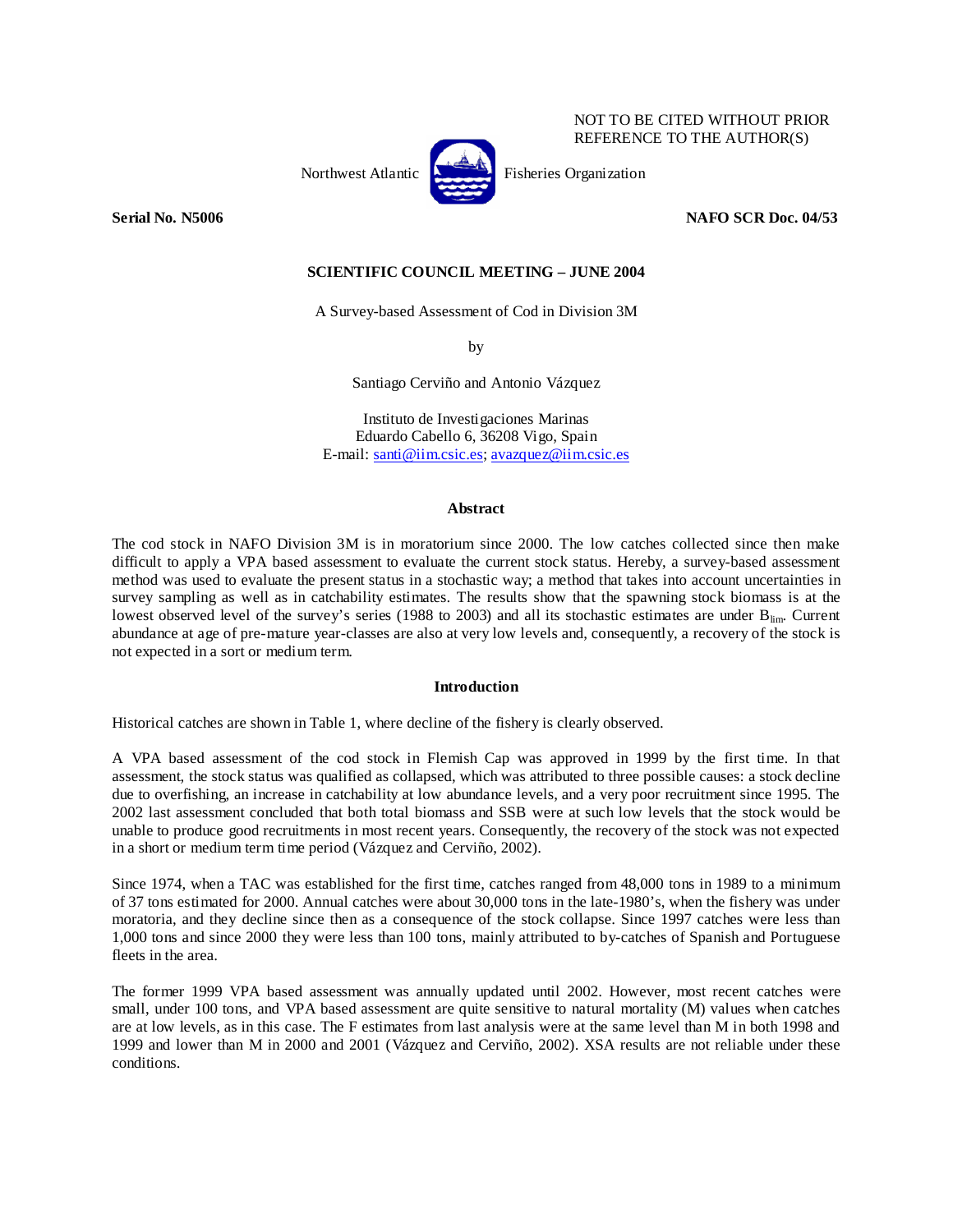A Blim of 14,000 tons was established in 2001 (Cerviño and Vázquez, 2000), and it remains as the only reference point accepted for this stock. Given the present moratorium, the fishery re-opening criterion may include a decision on the current SSB estimates being above that level in probabilistic terms. The survey-based assessment proposed here is similar to the method described by Cerviño and Vázquez (2003). It combines survey abundance indices at age with the estimated catchability at age from recent XSA. Indices and catchability uncertainty are used to calculate the statistical distribution of SSB estimates and its probability of being above  $B_{\text{lim}}$ .

#### **Material and Methods**

## *Data*

Data needed to estimate SSB probability distribution are: indices of abundance at age and their errors; survey catchability at age and their errors; weight at age and maturity at age percentages. Errors in these last two variables were not taken into account. An estimate of total mortality is also needed to transform the abundance at survey time (in summer) to the beginning of the year.

The EU bottom trawl survey of Flemish Cap was carried out since 1988 targeting the main commercial species inside the 730 meters bathymetric contour. The surveyed zone includes the complete area distribution for cod, which rarely occurs deeper than 500 meters. The sampling procedure did not change along the series, although the research vessel used in 1989, 1990 and 2003 was not the same as used for the rest of the series. Sampling of main species includes age, length, weight and maturity. The 2003 survey was carried out with the new R/V *Vizconde de Eza* (Casas *et al.*, 2004) keeping the same gear and survey procedure. A comparative fishing trial with the R/V *Cornide the Saavedra* was performed in 2003, but the 60 paired hauls were not considered enough for calibration given the low cod abundance. The trial will be continued in 2004. The 2003 survey results for cod are used without transformation for this paper. Estimates of cod abundance at age, their standard errors and their auto-correlations were calculated following Cerviño (2002) and they are presented in Table 2; weight and maturity at age are presented in Table 3.

Catchability at age was derived from a XSA based on catch data until 1999. Annual catches after 1999 are too low and they introduce more uncertainty on XSA results. Age 1 was calibrated with a two-parameters model. Catchability for ages 2, 3 and 4 were estimated from a one-parameter model, and catchability for older ages was considered constant and equal to age 4 catchability. Variance of catchability estimates from XSA has two components: one due to the survey sampling variability and other due to the year to year catchability variability. A *bootstrap*-subtracting algorithm based on the XSA model was defined to quantify the second component, assuming additivity and independence among both components. The algorithm has three steeps:

- 1. Total error in catchability parameters is estimated by conditioned *bootstrap*. Covariance matrix is presented in Table 4 (upper panel).
- 2. Partial errors due to indices variability are estimated by unconditioned *bootstrap*. Covariance matrix is presented in Table 4 (intermediate panel)
- 3. Catchability covariance matrix is calculated by subtracting the two previous matrices: the one due to survey variability from the one due to total variability. The result is presented in Table 4 (lower panel)

Catchability used for simulation: values, standard errors and correlation matrix, is presented in Table 5.

# *The stochastic model*

The model follows the catchability equation, which relates the true abundance  $(N)$  with an abundance index  $(I)$ :

$$
I_{y,a} = q_a * N_{y,a} * \mathcal{E}
$$

where *q* is the catchability and ε an error factor; the sub-index *y* relates to the year and *a* to age. Based on that, *N* is estimated from abundance index and estimated catchability according to:

$$
N_{y,a} = \boldsymbol{I}_{y,a}^* / \boldsymbol{q}_a^*
$$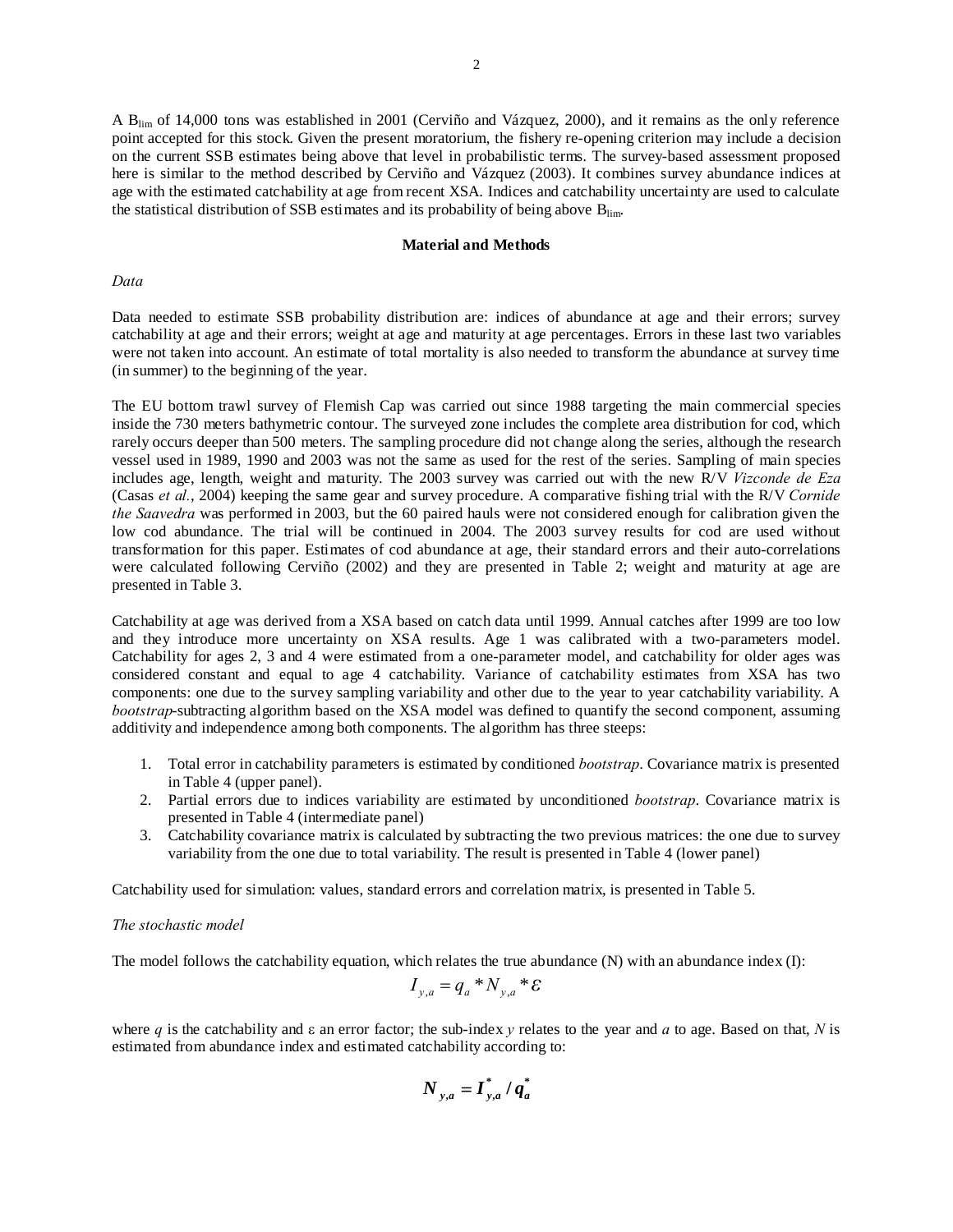where the super-index *\** indicates stochastic values. *I* and *q* are assumed to follow a lognormal distribution with expected value and standard errors as described before. *Q* covariances were included in the model, but *I* covariances were not included because they are low in the last years.

The abundance (*N*) needs to be corrected to the beginning of the year ( $N^0$ ) because that is the scale for B<sub>lim</sub>. Since the UE survey is carried out in the middle of the year, the assumed total mortality  $(Z)$  included natural mortality  $(M)$ equal 0.2, and fishing mortality (*F*) from 2002 assessment, which was considered negligible.

$$
N_{y,a}^0 = N_{y,a} * \exp(t * Z)
$$

SSB was calculated from survey results as the sum of products of abundance at age (*N*), mean weight (*W*) and maturity rate (*Mat*) at age.

$$
SSB = \sum_{a=1}^{n} N_{y,a}^{0} * W_{y,a} * Mat_{y,a}
$$

SSB distribution was calculated by a bootstrap where *I* and *q* were re-sampled independently 2000 times. The method allows estimating the *bootstrap* statistical properties of abundance at age and SSB: mean, standard deviation, coefficient of variance, skewness, statistical bias and percentiles.

### **Results**

Deterministic results for abundance at age and for SSB are presented in Table 6. Abundances at age in that table were estimated independently for each year from survey results and do not follow any SPA results; it implies that cohort abundances are not forced to decrease year to year necessarily. The 2003 SSB are at the lowest observed level, 846 tons, well below the figure for all other years in the series. Abundance at ages 2 to 8+ in 2003 are at the lowest observed level; recruitment at age 1 in 2003 is the highest since 1995, however it remains at a low level in relation to the abundance in years before 1995.

Results are presented in Tables 7 and 8, and in Figures 1 and 2. Table 7 shows the *bootstrap* statistics for abundance at age. All the means are lightly above their deterministic values due to bias in the range between 0.8% and 1.8%, except for age 1, which had a bias of 50.2%. Abundance at age 1 was estimated with the two parameters model and it is likely that its distribution doesn't match properly to the assumed lognormal distribution. Coefficient of variance ranges from 1.29 for age 7 to 0.18 for age 3. All values have positive skewness.

SSB estimates are showed in Table 8. Their means are also lightly over their deterministic values, and their bias are about 1.5% in the whole series. Coefficients of variance range from 0.15 in 1990 to 0.26 in 1992, being 0.24 in 2003. All the skewness are positive. Figure 1 shows the trend in SSB with the 90 % percentiles as well as the values derived from last XSA (Vázquez and Cerviño, 2002). Although XSA values are in some cases outside the confidence margins of survey-based values, both series show similar trends and both XSA and survey-based SSB are under  $B_{\text{lim}}$  since 1996. Figure 2 shows the most important result for reopening fishery advice: the cumulative SSB distribution that shows the probability of being over  $B_{\text{lim}}$ , which is 14,000 tons for 3M cod. Any of the 2000 *bootstrap* values are below B<sub>lim</sub>.

#### **Discussion**

The observed trends of the EU bottom trawl survey abundance at age are clear enough to realize that 3M cod stock continues collapsed. All year-classes are at similar or lower level than in previous years, and no signal of recovery is observed. The abundance at age 1 in the EU survey in 2003 is the highest observed since 1996, nevertheless it is far away from the values observed before 1996, and it is not expected a recover the stock based on the observed low level of all cohorts.

The proposed survey-based method doesn't modified the survey perception about the current stock status, nevertheless it has other advantages, particularly when, thinking in a future stock recovery, the Scientific Council has to advise about re-opening the fishery and the risk associated with that decision.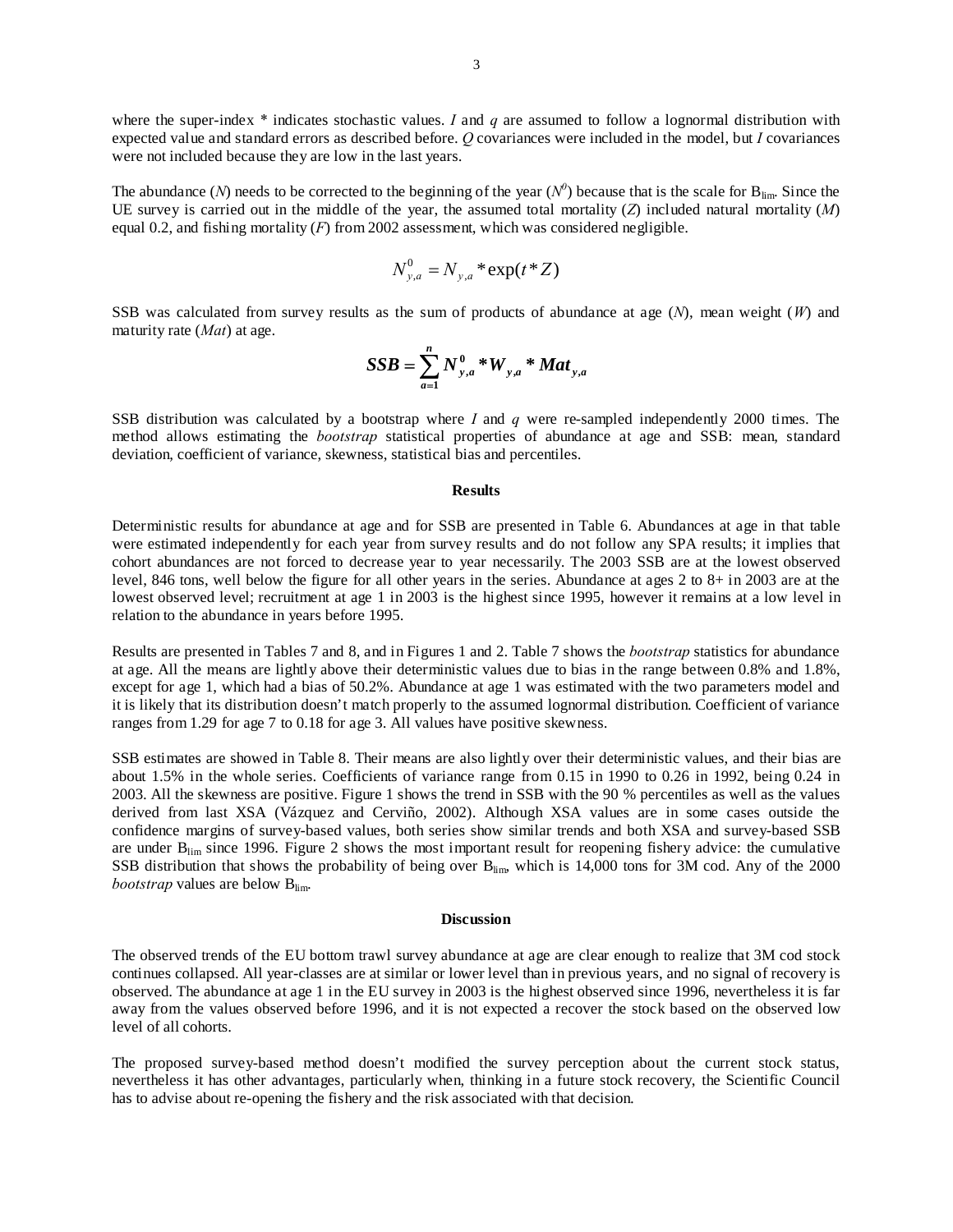- The method avoids the use of a VPA based method, which results became unrealistic year after year given the low catch levels that occurred since 2000.
- The method uses abundance indices and catchability at age from SPA as input variables to produce an absolute SSB estimate, the same scale used to set  $B_{\text{lim}}(14,000 \text{ tons}$  for 3M cod).
- The method provides the error distribution of state variables, SSB and abundance at age, taking into account the survey sampling errors and the survey catchability errors.
- The method provides the distribution SSB estimates, which allows calculating the probability of being above  $B_{\text{lim}}$ , avoiding the need of setting  $B_{\text{buff}}$  as a precautionary decision reference.
- The abundance at age distribution allows the use of stochastic projections as a tool to advise on the fishing mortality that could be applied after re-opening.
- The method can be applied to other stocks in a situation similar to Flemish Cap cod. A survey with estimated errors of abundance at age and estimates of catchability at age are only needed.

In summary, the current SSB, being estimated as 846 tons, is at its lowest observed level in the whole series and, although recruitment at age 1 shows a lightly increase respect to previous years, this is not enough to expect a stock recovery in a short or medium term.

#### **References**

Casas, J. M. 2004. Results from bottom trawl survey on Flemish Cap of July 2003. *NAFO SCR Doc.* 04/21.

Cerviño, S. and A. Vázquez. 2000. An assessment of cod stock in NAFO Division 3M. *NAFO SCR Doc.* 00/40.

Cerviño, S. 2002. Bootstrap estimate of catch-sampling variability for indices of abundance at age. *NAFO SCR Doc.*

Cerviño, S. and A. Vázquez. 2003. Re-opening criteria for Flemish Cap cod: a survey-based method. *NAFO SCR Doc.* 03/38.

Vázquez, A. and S. Cerviño. 2002. An assessment of the cod stock in NAFO Division 3M. *NAFO SCR Doc.* 02/58.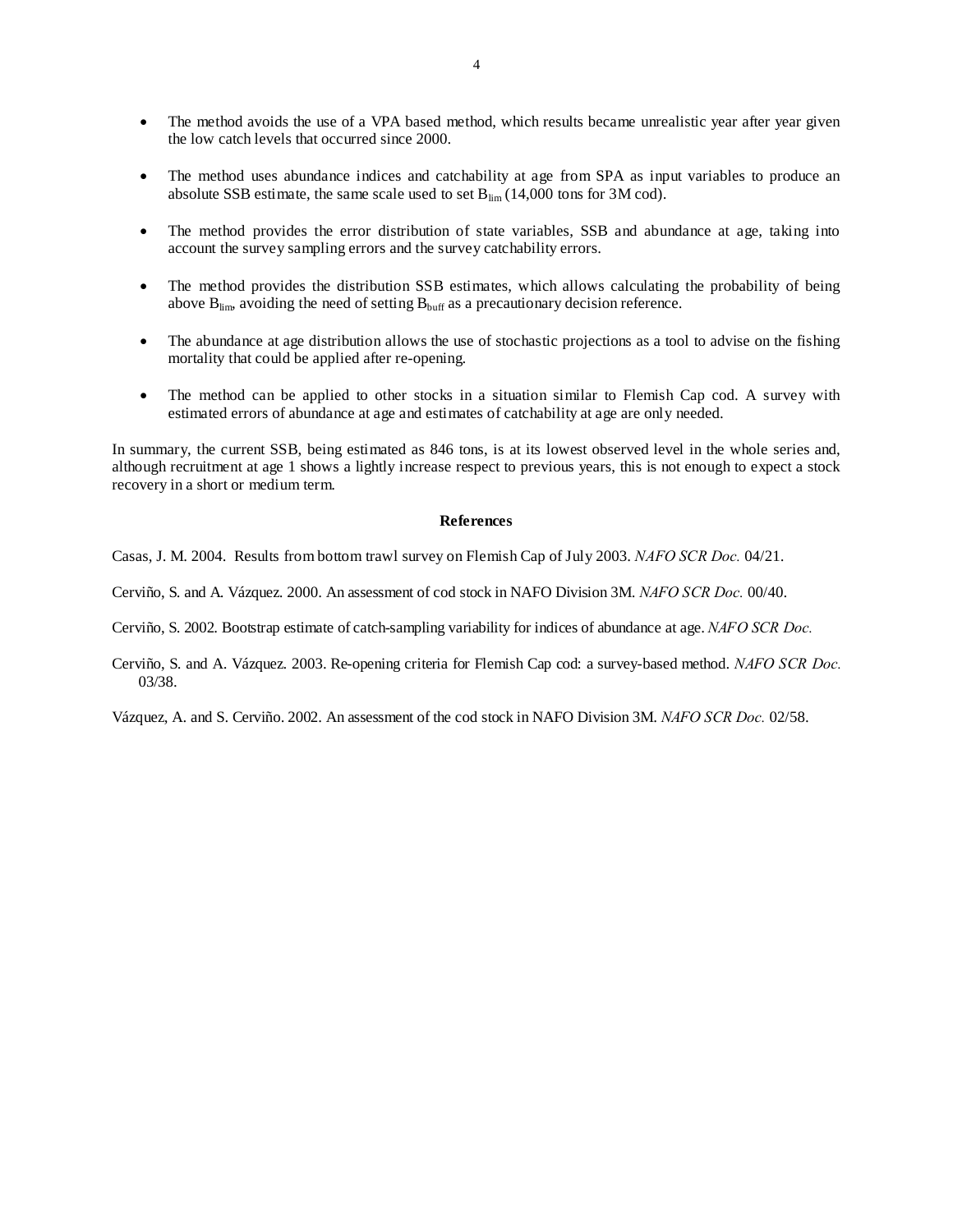|      | Esti- |        |              |                             |              |          | Reported     |              |            |          |            |                |                             |
|------|-------|--------|--------------|-----------------------------|--------------|----------|--------------|--------------|------------|----------|------------|----------------|-----------------------------|
| year | mated | Faroes | Japan        | Korea                       | Norway       | Portugal | Russia       | Spain        | UK         | France-m | Poland     | others         | total                       |
| 1959 |       |        |              |                             | 11           |          | 6470         | 466          |            |          |            | $\mathfrak{2}$ | 6949                        |
| 1960 |       | 260    |              |                             | 166          | 9        | 11595        | 607          |            |          | $\sqrt{2}$ | 96             | 12735                       |
| 1961 |       | 246    |              |                             | 116          | 2155     | 12379        | 851          | 600        | 2626     | 336        | 1548           | 20857                       |
| 1962 |       | 188    | -1           |                             | 95           | 2032     | 11282        | 1234         | 93         |          | 888        | 363            | 16176                       |
| 1963 |       | 969    | 35           |                             | 212          | 7028     | 8528         | 4005         | 2476       | 9501     | 1875       | 853            | 35482                       |
| 1964 |       | 1518   | 333          |                             | 1009         | 3668     | 26643        | 862          | 2185       | 3966     | 718        | 1172           | 42074                       |
| 1965 |       | 1561   |              |                             | 713          | 1480     | 37047        | 1530         | 6104       | 2039     | 5073       | 771            | 56318                       |
| 1966 |       | 891    |              |                             | 125          | 7336     | 5138         | 4268         | 7259       | 4603     | 93         | 259            | 29972                       |
| 1967 |       | 775    |              |                             | 200          | 10728    | 5886         | 3012         | 5732       | 6757     | 4152       | 802            | 38044                       |
| 1968 |       | 852    | 223          |                             | 697          | 10917    | 3872         | 4045         | 1466       | 13321    | 71         | 235            | 35699                       |
| 1969 |       | 750    | 30           |                             | 1047         | 7276     | 283          | 2681         |            | 11831    |            | 42             | 23940                       |
| 1970 |       | 379    | 34           |                             | 1347         | 9847     | 494          | 1324         | $\sqrt{3}$ | 6239     | 53         | $\mathbf{1}$   | 19721                       |
| 1971 |       | 708    | 6            |                             | 926          | 7272     | 5536         | 1063         |            | 9006     | 19         | 1647           | 26183                       |
| 1972 |       | 6902   |              |                             | 952          | 32052    | 5030         | 5020         | 4126       | 2693     | 35         | 693            | 57503                       |
| 1973 |       | 7754   |              |                             | 417          | 11129    | 1145         | 620          | 1183       | 132      | 481        | 39             | 22900                       |
| 1974 |       | 1872   |              |                             | 383          | 10015    | 5998         | 2619         | 3093       |          | 700        | 258            | 24938                       |
| 1975 |       | 3288   |              |                             | 111          | 10430    | 5446         | 2022         | 265        |          | 677        | 136            | 22375                       |
| 1976 |       | 2139   |              |                             | 1188         | 10120    | 4831         | 2502         |            | 229      | 898        | 359            | 22266                       |
| 1977 |       | 5664   | 24           |                             | 867          | 6652     | 2982         | 1315         | 1269       | 5827     | 843        | 1576           | 27019                       |
| 1978 |       | 7922   | $22\,$       |                             | 1584         | 10157    | 3779         | 2510         | 207        | 5096     | 615        | 1239           | 33131                       |
| 1979 |       | 7484   | 74           |                             | 1310         | 9636     | 4743         | 4907         |            | 1525     | $\sqrt{5}$ | 26             | 29710                       |
| 1980 |       | 3259   | 37           |                             | 1080         | 3615     | 1056         | 706          |            | 301      | 33         | 381            | 10468                       |
| 1981 |       | 3874   | 9            |                             | 1154         | 3727     | 927          | 4100         |            | 79       |            | 3              | 13873                       |
| 1982 |       | 3121   | $10\,$       | 4                           | 375          | 3316     | 1262         | 4513         | 33         | 119      |            |                | 12753                       |
| 1983 |       | 1499   | $\mathbf{1}$ |                             | 111          | 2930     | 1264         | 4407         |            |          |            | 3              | 10215                       |
| 1984 |       | 3058   | 9            |                             | 47           | 3474     | 910          | 4745         |            |          |            | 459            | 12702                       |
| 1985 |       | 2266   | 5            |                             | 405          | 4376     | 1271         | 4914         |            |          |            | 438            | 13675                       |
| 1986 |       | 2192   | 6            |                             |              | 6350     | 1231         | 4384         |            |          |            | 355            | 14518                       |
| 1987 |       | 916    | 269          |                             |              | 2802     | 706          | 3639         |            | 2300     |            |                | 10632                       |
| 1988 | 28899 | 1100   | 5            | $\sqrt{6}$                  |              | 421      | 39           | 141          |            |          |            | 6              | 1718                        |
| 1989 | 48373 |        | 38           | 321                         |              | 170      | 10           | 378          |            |          |            |                | 917                         |
| 1990 | 40827 | 1262   | 24           | 815                         |              | 551      | 22           | 87           |            |          |            | 1              | 2762                        |
| 1991 | 16229 | 2472   | 54           | 82                          | 897          | 2838     | $\mathbf{1}$ | 1416         | 26         |          |            | 1203           | 8989                        |
| 1992 | 25089 | 747    | 2            | 18                          |              | 2201     | $\mathbf{1}$ | 4215         | 5          |          |            | 6              | 7226                        |
| 1993 | 15958 | 2931   |              | $\ensuremath{\mathfrak{Z}}$ |              | 3132     |              | 2249         |            |          |            | $\mathbf{1}$   | 8316                        |
| 1994 | 29916 | 2249   |              |                             | $\mathbf{1}$ | 2590     |              | 1952         |            |          |            |                | 6885                        |
| 1995 | 10372 | 1016   |              |                             |              | 1641     |              | 564          |            |          |            |                | 3221                        |
| 1996 | 2601  | 700    |              |                             |              | 1284     |              | 176          | 129        |          |            | 16             | 2305                        |
| 1997 | 2933  |        |              |                             |              | 1433     |              | $\mathbf{1}$ | $23\,$     |          |            |                | 1475                        |
| 1998 | 705   |        |              |                             |              | 456      |              |              |            |          |            |                | 456                         |
| 1999 | 353   |        |              |                             |              | 3        |              |              |            |          |            |                | $\ensuremath{\mathfrak{Z}}$ |
| 2000 | 55    |        |              |                             |              | 30       | 6            |              |            |          |            |                | 36                          |
| 2001 | 37    |        |              |                             |              | 54       |              |              |            |          |            |                | 54                          |
| 2002 | 33    |        |              |                             |              | $32\,$   | $\mathbf{1}$ |              |            |          |            |                | 33                          |
| 2003 | 16    |        |              |                             |              | $\tau$   |              |              |            |          |            | 9              | 16                          |

**Table 1** – Total cod catch on Flemish Cap. Reported nominal catches since 1959 and estimated total catch since 1988. (tons)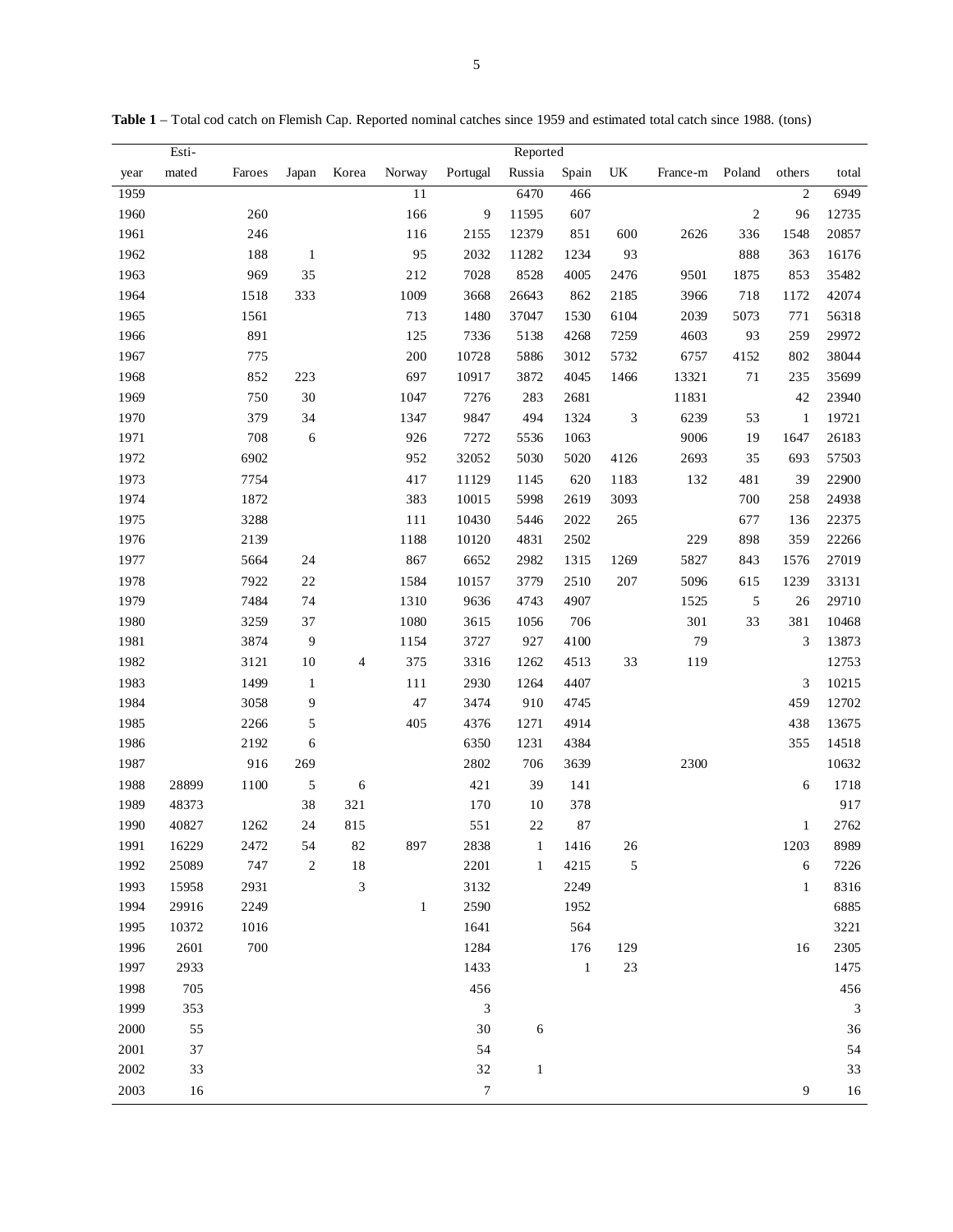**Table 2** - EU bottom trawl survey abundance indices (in '000) for ages 1 to 14 and years 1988 to 2003 (upper panel); corresponding standard errors (intermediate panel); and correlation matrix for year 2003 (lower panel).

| Abundance Indices 1988 1989 |     |                                            | 1990      |      | 1991 1992 |      | 1993 1994 |                                                     | 1995 1996 | 1997 | 1998     | 1999 | <b>2000</b> | 2001 | 2002      | 2003 |
|-----------------------------|-----|--------------------------------------------|-----------|------|-----------|------|-----------|-----------------------------------------------------|-----------|------|----------|------|-------------|------|-----------|------|
|                             |     | 4644 20803 2492 37814 71190 4364 3147 1546 |           |      |           |      |           |                                                     | 39        | 39   | 25       | 6    | 172         | 452  |           | 665  |
|                             |     |                                            |           |      |           |      |           | 72082 11028 11937 25600 37060 32237 3835 11365 2964 |           | 139  | 76       | 78   | 13          |      | 1651 1154 | 53   |
| 3                           |     | 39819 84280 4755 15381 4748 28403 24599    |           |      |           |      |           |                                                     | 1238 6131 | 3146 | 85       | 102  | 276         | 6    | 557       | 615  |
|                             |     | 10585 49149 15469                          |           |      | 1928 2033 |      | 1010 4562 | 3595                                                | 820       | 4360 | 1137     | 105  | 170         | 108  | 26        | 132  |
| 5                           |     | 1171 18571 14660                           |           | 6283 | 332       | 1269 | 120       |                                                     | 885 2247  |      | 358 1449 | 655  | 84          | 70   | 65        | 22   |
| 6                           | 177 |                                            | 1270 4298 |      | 1674 1255 | 168  | 66        | 33                                                  | 187       | 902  | 73       | 415  | 405         | 4    | 32        | 41   |
|                             | 224 | 157                                        | 350       | 296  | 222       | 491  | 7         | 25                                                  | 8         | 20   | 144      | 19   | 161         | 148  | 26        | 7    |
| 8                           | 65  | 140                                        | 159       | 71   | 12        | 100  | 118       |                                                     | 6         |      |          | 6    | 11          | 86   | 97        | 8    |
| 9                           |     | 8                                          | 88        | 35   |           |      |           | 23                                                  |           |      |          |      | 17          | 12   | 32        | 39   |
| 10                          |     | 6                                          | 29        | 7    |           |      |           |                                                     |           |      |          |      |             |      |           | 23   |
| 11                          |     |                                            |           | 13   |           |      |           |                                                     |           |      |          |      |             |      | 6         |      |
| 12                          |     |                                            |           |      |           |      |           |                                                     |           | 6    |          |      | 6           |      |           |      |
| 14                          |     |                                            |           |      |           |      |           |                                                     |           |      |          |      | h           |      |           |      |

| <b>Standard Error</b> | 1988         | 1989       | 1990           |                 | 1991 1992    | 1993            | 1994     | 1995        | 1996         | 1997        | 1998           | 1999 | 2000 |         | 2001 2002 | 2003 |
|-----------------------|--------------|------------|----------------|-----------------|--------------|-----------------|----------|-------------|--------------|-------------|----------------|------|------|---------|-----------|------|
| 1                     | 1432         | 3053       |                | 536 45079 14664 |              | 2097            | 643      | 370         | 20           | 23          | 15             | 8    | 42   | 135     |           | 327  |
| 2                     | 11262        | 1794       | 1524           |                 |              | 4707 9743 54717 | 1556     | 5043        | 387          | 52          | 32             | 33   | 14   | 181     | 81        | 26   |
| 3                     |              | 5366 11448 | 662            | 3285            | 1587         | 6747            | 7275     | 290         | 1283         | 791         | 28             | 45   | 132  | 8       | 56        | 82   |
| 4                     | 2143         | 5486       | 2396           | 361             | 849          |                 | 316 1287 | 761         | 170          | 824         | 132            | 39   | 47   | 40      | 13        | 37   |
| 5                     | 363          | 2610       | 2157           | 1538            | 173          | 507             | 45       | 211         | 385          | 74          | 208            | 127  | 28   | 27      | 20        | 16   |
| 6                     | 58           | 240        | 626            | 385             | 454          | 80              | 30       | 17          | 48           | 125         | 25             | 69   | 79   | 5       | 13        | 22   |
| 7                     | 70           | 49         | 90             | 67              | 81           | 137             | 8        | 16          | 9            | 12          | 44             | 13   | 41   | 43      | 12        | 9    |
| 8                     | 34           | 68         | 65             | 30              | 12           | 35              | 40       |             | 8            |             |                | 8    | 10   | 29      | 22        | 9    |
| 9                     |              | 9          | 45             | 20              |              |                 |          | 16          |              |             | 9              |      | 13   | 11      | 13        | 21   |
| 10                    |              | 8          | 21             | 8               |              |                 | 9        | $\,$ 8 $\,$ |              |             |                |      |      | 9       |           | 17   |
| 11                    |              |            |                | 13              | 9            |                 |          |             |              |             |                |      |      | 8       | 5         |      |
| 12                    |              |            |                |                 |              |                 |          |             |              | $\,$ 8 $\,$ |                |      | 9    |         |           |      |
| 14                    |              |            |                |                 |              |                 |          |             |              |             |                |      | 9    |         |           |      |
|                       |              |            |                |                 |              |                 |          |             |              |             |                |      |      |         |           |      |
|                       | $\mathbf{1}$ |            | $\overline{2}$ |                 | $\mathbf{3}$ | 4               |          | 5           | 6            |             | $\overline{7}$ |      | 8    | 9       |           | 10   |
| $\mathbf{1}$          | $\mathbf{1}$ |            |                |                 |              |                 |          |             |              |             |                |      |      |         |           |      |
| $\boldsymbol{2}$      | 0.22         |            | $\mathbf{1}$   |                 |              |                 |          |             |              |             |                |      |      |         |           |      |
| 3                     | $-0.07$      |            | $-0.10$        |                 | $\mathbf{1}$ |                 |          |             |              |             |                |      |      |         |           |      |
| 4                     | 0.00         |            | 0.00           |                 | 0.16         | $\mathbf{1}$    |          |             |              |             |                |      |      |         |           |      |
| 5                     | 0.00         |            | 0.02           |                 | $-0.11$      | 0.00            |          | 1           |              |             |                |      |      |         |           |      |
| 6                     | 0.02         |            | 0.00           |                 | $-0.08$      | $-0.01$         |          | 0.02        | $\mathbf{1}$ |             |                |      |      |         |           |      |
| 7                     | 0.00         |            | 0.02           |                 | $-0.01$      | 0.09            |          | 0.13        | 0.00         |             | 1              |      |      |         |           |      |
| 8                     | $-0.01$      |            | $-0.01$        |                 | 0.11         | 0.00            |          | 0.01        | $-0.04$      |             | $-0.02$        |      | 1    |         |           |      |
| 9                     | $-0.09$      |            | $-0.01$        |                 | $-0.02$      | 0.02            |          | 0.04        | 0.10         |             | $-0.04$        |      | 0.00 | 1       |           |      |
| 10                    | $-0.12$      |            | $-0.02$        |                 | 0.10         | 0.09            |          | 0.08        | $-0.03$      |             | 0.10           |      | 0.03 | $-0.03$ |           | 1    |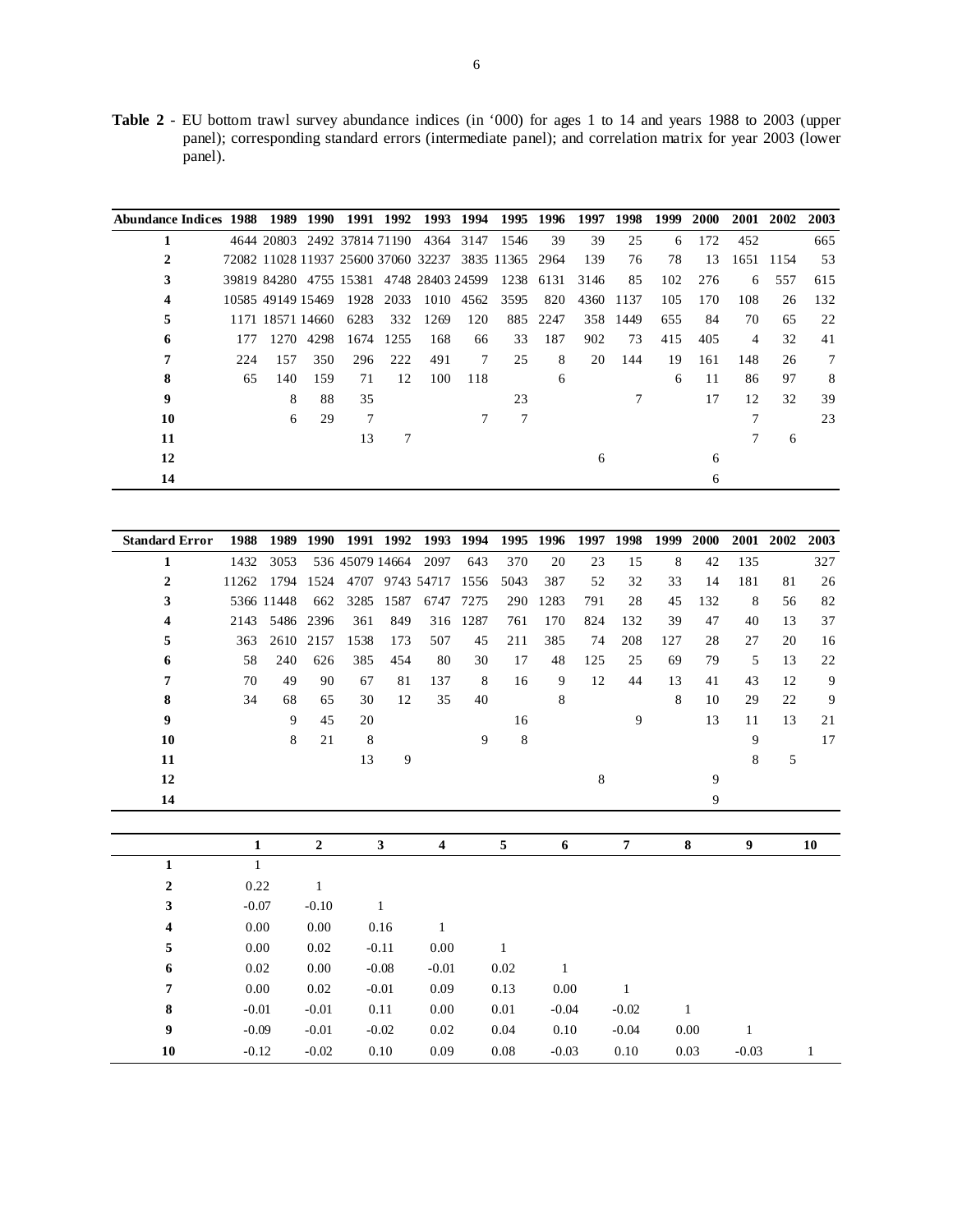| Weight at age   | 1988     | 1989     | 1990     | 1991     | 1992           | 1993         | 1994     | 1995     | 1996 1997    |          | 1998     | 1999     |          |           | 2000 2001 2002     | 2003     |
|-----------------|----------|----------|----------|----------|----------------|--------------|----------|----------|--------------|----------|----------|----------|----------|-----------|--------------------|----------|
|                 | 0.03     | 0.04     | 0.04     | 0.05     | 0.05           | 0.04         | 0.06     | 0.05     | 0.04         | 0.08     | 0.07     | 0.10     |          |           | $0.10\ 0.08\ 0.00$ | 0.05     |
| $\overline{c}$  | 0.10     | 0.24     | 0.17     | 0.17     | 0.25           | 0.22         | 0.21     | 0.24     | 0.25         | 0.32     | 0.36     | 0.37     |          |           | $0.58$ 0.48 0.42   | 0.33     |
| 3               | 0.31     | 0.54     | 0.34     | 0.50     | 0.49           | 0.66         | 0.59     | 0.47     | 0.53         | 0.64     | 0.75     | 0.92     |          | 0.96 1.25 | 1.12               | 0.90     |
| 4               | 0.68     | 1.04     | 0.85     | 0.86     | 1.38           | 1.21         | 1.32     | 0.96     | 0.80         | 1.00     | 1.19     | 1.30     |          |           | 1.61 1.70 1.43     | 1.50     |
| 5               | 1.97     | 1.60     | 1.50     | 1.61     | 1.70           | 2.27         | 2.26     | 1.85     | 1.32         | 1.31     | 1.66     | 1.85     |          |           | 1.91 2.56 2.47     | 2.86     |
| 6               | 3.59     | 2.51     | 2.43     | 2.61     | 2.63           | 2.37         | 4.03     | 3.16     | 2.27         | 2.10     | 1.99     | 2.44     |          |           | 2.83 3.42 3.59     | 3.52     |
| 7               | 5.77     | 4.27     | 4.08     | 4.26     | 3.13           | 3.45         | 4.03     | 5.56     | 4.00         | 2.00     | 3.10     | 3.51     |          | 3.47 3.91 | 4.86               | 5.52     |
| $8+$            | 6.93     | 6.93     | 5.64     | 7.69     | 6.69           | 5.89         | 6.72     | 8.48     | 5.03         | 9.57     | 7.40     | 4.89     |          |           | 5.28 5.22 5.31     | 5.80     |
|                 |          |          |          |          |                |              |          |          |              |          |          |          |          |           |                    |          |
|                 |          |          |          |          |                |              |          |          |              |          |          |          |          |           |                    |          |
| Maturity at age | 1988     | 1989     | 1990     | 1991     | 1992           | 1993         | 1994     | 1995     | 1996         | 1997     | 1998     | 1999     |          |           | 2000 2001 2002     | 2003     |
|                 | $\Omega$ | $\Omega$ | $\Omega$ | $\Omega$ | $\Omega$       | $\Omega$     | $\Omega$ | $\Omega$ | $\Omega$     | $\Omega$ | $\Omega$ | $\Omega$ | $\Omega$ | $\Omega$  | $\Omega$           | $\Omega$ |
| 2               | $\Omega$ | $\Omega$ | $\Omega$ | $\Omega$ | $\Omega$       | $\Omega$     | $\Omega$ | $\Omega$ | $\theta$     | $\Omega$ | $\Omega$ | $\Omega$ | $\Omega$ | $\Omega$  | $\Omega$           | $\Omega$ |
| 3               | 0.04     | 0.04     | 0.07     | $\Omega$ | $\overline{0}$ | 0.02         | 0.02     | $\theta$ | 0.02         | 0.08     | 0.33     | 0.33     |          | 0.33 0.33 | 0.33               | 0.33     |
| 4               | 0.18     | 0.18     | 0.34     | 0.23     | 0.23           | 0.16         | 0.57     | 0.77     | 0.56         | 0.69     | 0.87     | 0.87     |          | 0.87 0.87 | 0.87               | 0.87     |
| 5               | 0.63     | 0.63     | 0.52     | 0.78     | 0.79           | 0.73         | 0.97     | 1        | $\mathbf{1}$ | 0.91     | 1        |          |          |           |                    |          |
| 6               | 0.75     | 0.75     | 0.5      | 0.91     | 0.86           | $\mathbf{1}$ | 1        |          | 1            | 0.96     |          |          |          |           |                    |          |
| 7               | 0.85     | 0.85     | 0.71     | 0.84     | 0.74           | 0.95         |          |          | 1            | 1        |          |          |          |           |                    |          |

**Table 3** - Weight and maturity at age estimated from EU bottom trawl survey.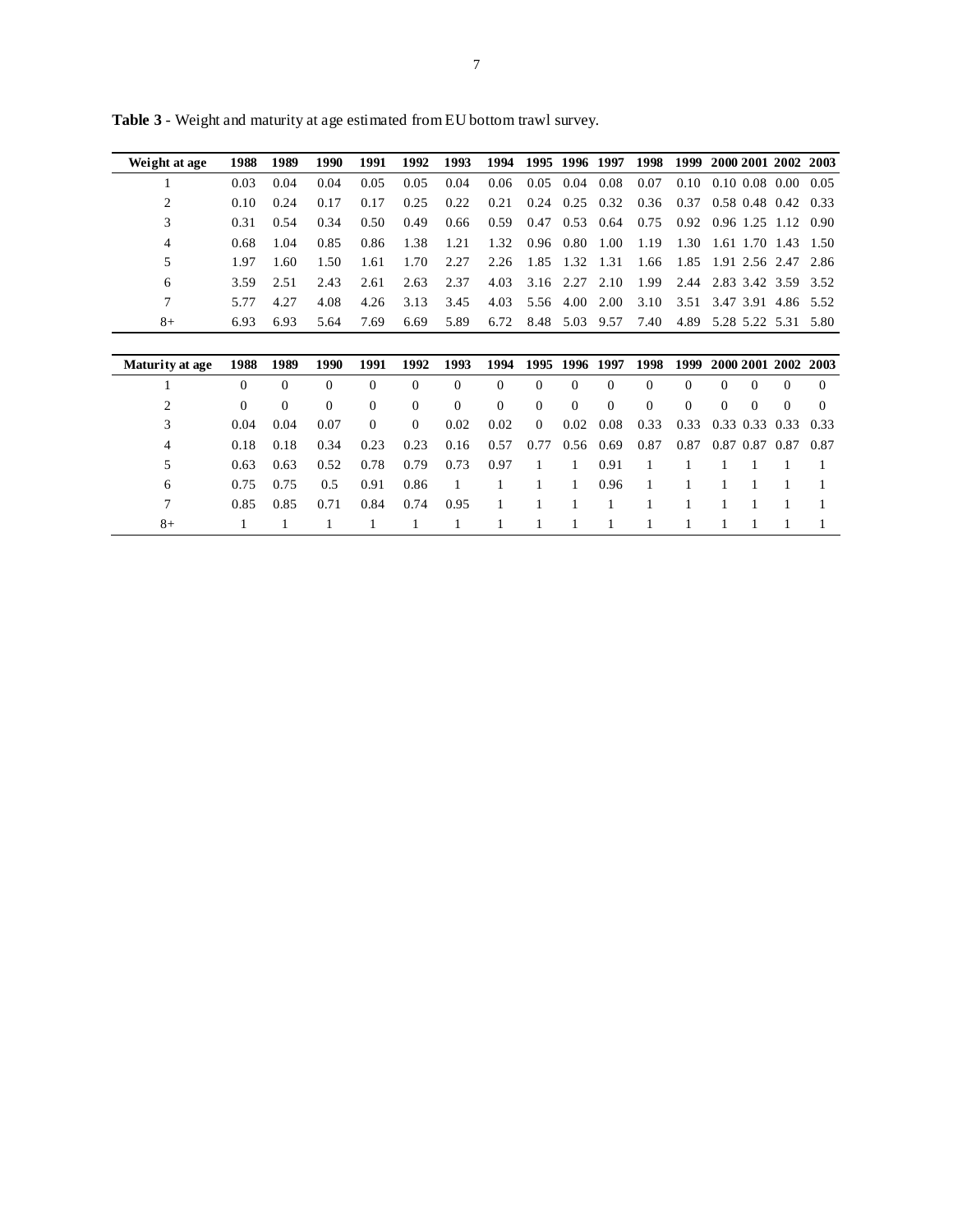**Table 4** - Variance-covariance matrix for catchability parameters from XSA with calibration data from 1988 to 1999. Upper panel shows covariance estimated by conditioned *bootstrap*. Intermediate panel shows covariance estimated by unconditioned *bootstrap*. And the lower panel shows the difference among conditioned and unconditioned covariance.

| Conditioned          | q'1       | exp 1     | q2     | q3     | $q\,4$ |
|----------------------|-----------|-----------|--------|--------|--------|
| q'1                  | 0.0222    |           |        |        |        |
| exp 1                | $-0.0131$ | 0.0111    |        |        |        |
| q2                   | 0.0045    | $-0.0030$ | 0.0203 |        |        |
| q3                   | 0.0024    | $-0.0014$ | 0.0044 | 0.0241 |        |
| $q\,4$               | 0.0009    | $-0.0004$ | 0.0031 | 0.0031 | 0.0134 |
|                      |           |           |        |        |        |
| <b>Unconditioned</b> | q'1       | exp 1     | q2     | q3     | $q\,4$ |
| q'1                  | 0.0082    |           |        |        |        |
| exp 1                | $-0.0055$ | 0.0048    |        |        |        |
| q2                   | 0.0012    | $-0.0010$ | 0.0092 |        |        |
| q3                   | 0.0005    | $-0.0005$ | 0.0000 | 0.0061 |        |
| $q\,4$               | 0.0005    | $-0.0004$ | 0.0003 | 0.0009 | 0.0038 |
|                      |           |           |        |        |        |
| Con.-Uncon.          | $q'$ 1    | exp 1     | q2     | q3     | $q\,4$ |
| q'1                  | 0.0139    |           |        |        |        |
| exp 1                | $-0.0076$ | 0.0063    |        |        |        |
| q2                   | 0.0033    | $-0.0020$ | 0.0111 |        |        |
| q3                   | 0.0018    | $-0.0009$ | 0.0043 | 0.0179 |        |
| $q\,4$               | 0.0004    | 0.0000    | 0.0028 | 0.0023 | 0.0095 |

**Table 5** - Catchability parameters applied in the simulation. Expected values were estimated from XSA with calibration data from 1988 to 1999. Standard errors and correlation were estimated from the *bootstrap*subtracting algorithm.

|       | Mean | S.E. | c v  | corr  | $q'$ 1  | exp 1          | q2   | q3   | $q\,4$ |
|-------|------|------|------|-------|---------|----------------|------|------|--------|
| q'1   | 0.11 | 0.12 | 1.07 | q'1   |         |                |      |      |        |
| exp 1 | 1.17 | 0.08 | 0.07 | exp 1 | $-0.81$ | $\blacksquare$ |      |      |        |
| q2    | 1.13 | 0.11 | 0.09 | q2    | 0.26    | $-0.24$        |      |      |        |
| q3    | 1.04 | 0.13 | 0.13 | q3    | 0.12    | $-0.08$        | 0.31 |      |        |
| q 4   | 0.79 | 0.10 | 0.12 | q 4   | 0.03    | $0.00\,$       | 0.27 | 0.17 |        |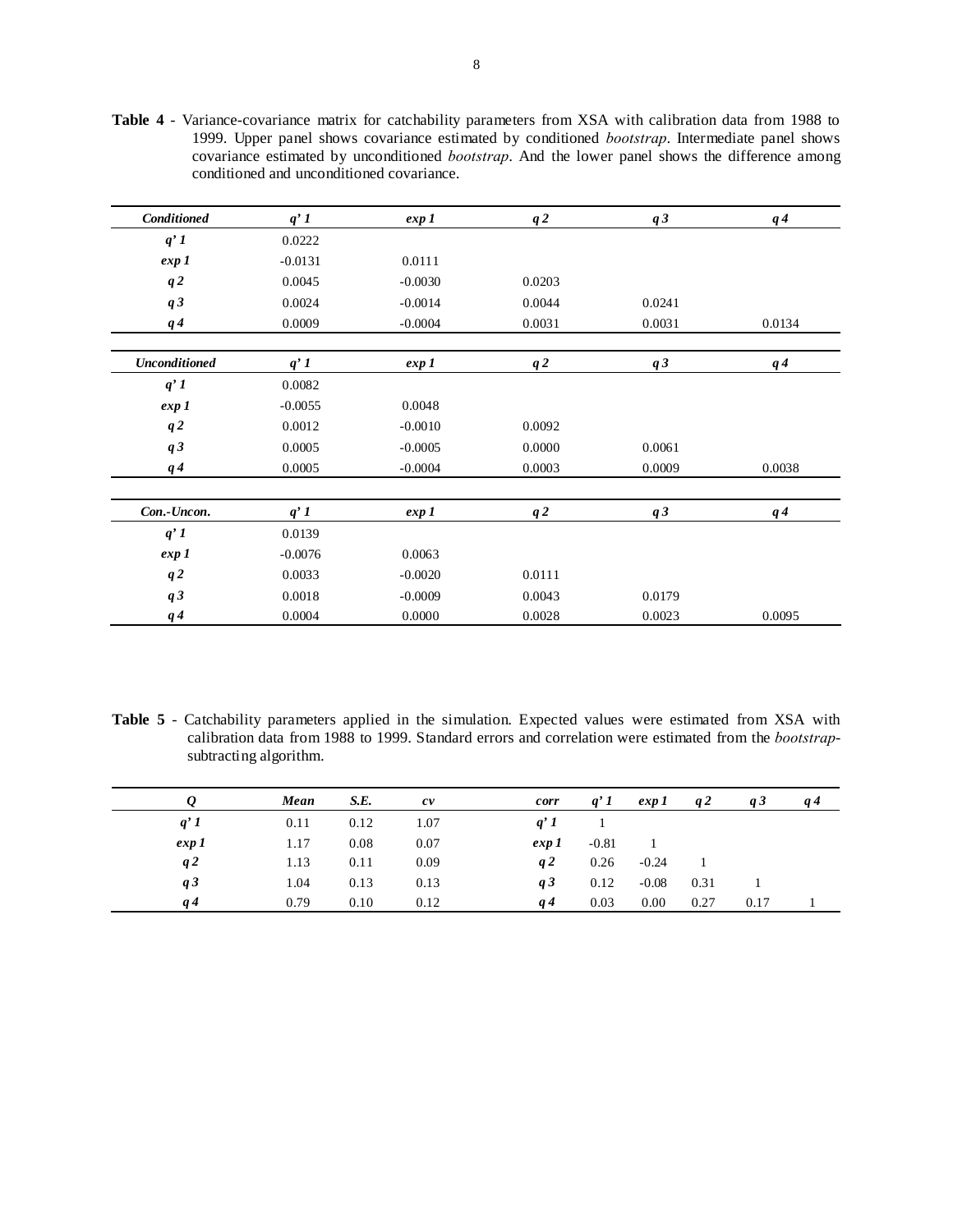| Abundance      | 1988 | 1989                                 | 1990   | 1991                                                                    | 1992 | 1993                       | 1994 |                 | 1995 1996 | 1997                       | 1998     |          |         |             | 1999 2000 2001 2002 2003 |        |
|----------------|------|--------------------------------------|--------|-------------------------------------------------------------------------|------|----------------------------|------|-----------------|-----------|----------------------------|----------|----------|---------|-------------|--------------------------|--------|
|                | 9801 | 35275                                |        | 5761 177347 100880                                                      |      | 9293                       | 7029 | 3831            | 164       | 167                        | 113      |          |         | 34 588 1339 |                          | 0 1862 |
| 2              |      | 72462 10774 11730 25308 43324 132776 |        |                                                                         |      |                            |      | 5343 11080 2949 |           | 136                        | 75       | 76       |         | 18 16 21    | 1125                     | 51     |
| 3              |      | 52072 110364                         |        | 5708 21036                                                              |      | 8251 42776 48468 1548 7604 |      |                 |           | 4745                       | 95       |          | 118 378 | 7           | 593                      | 654    |
| $\overline{4}$ |      | 19311104158 36104                    |        | 3216                                                                    | 5623 |                            |      |                 |           | 2616 11584 10362 1702 8344 | 1845     |          |         | 167 240 158 | 36                       | 184    |
| 5              |      | 2140 49303                           |        | 40167 11708                                                             | 1478 | 3146                       | 204  | 4844 5308       |           | 883                        | 2618     | 1050 118 |         | 99          | 91                       | 31     |
| 6              | 368  | 2759                                 | 12.734 | 3456                                                                    | 3503 | 901                        | 133  | 414             | 395       | 2007                       | 150      |          | 638 571 | 6           | 45                       | 57     |
| 7              | 623  | 484                                  | 885    | 739                                                                     | 1348 | 1123                       | 23   | 198             | 12        | 72                         | 215      |          |         | 29 225 208  | 36                       | 10     |
| $8+$           | 179  | 432                                  | 403    | 177                                                                     | 72   | 229                        | 394  | $\Omega$        | 9         | $\Omega$                   | $\Omega$ | 10       | 15      | -121        | 136                      | -11    |
|                |      |                                      |        |                                                                         |      |                            |      |                 |           |                            |          |          |         |             |                          |        |
| SSB (tons)     |      | 10946 81361                          |        | 62153 27546 15307 13441 13027 19035 8861 11257 7252 3867 3160 1956 1545 |      |                            |      |                 |           |                            |          |          |         |             |                          | 846    |

**Table 6** - Abundance at age and spawning stock biomass (SSB) estimated from the deterministic algorithm.

**Table 7** - *Bootstrap* statistics for the 2003 abundance at age.

| Abundance 2003            | 1     | $\mathbf{2}$ | 3    | $\overline{\mathbf{4}}$ | 5    | 6    | 7    | $8+$ |
|---------------------------|-------|--------------|------|-------------------------|------|------|------|------|
| Mean                      | 2797  | 52           | 665  | 187                     | 32   | 58   | 10   | 11   |
| <b>Standard Deviation</b> | 1826  | 26           | 123  | 57                      | 23   | 33   | 13   | 13   |
| cv                        | 0.65  | 0.50         | 0.18 | 0.31                    | 0.73 | 0.57 | 1.29 | 1.10 |
| <b>Skewness</b>           | 1.99  | 1.50         | 0.55 | 0.91                    | 2.39 | 2.41 | 5.29 | 3.65 |
| <b>Bias</b>               | 50.2% | 0.8%         | 1.6% | 1.5%                    | 1.8% | 1.5% | 1.4% | 0.7% |
| 5%                        | 853   | 21           | 482  | 106                     | 9    | 21   |      | 2    |
| 10%                       | 1090  | 25           | 513  | 121                     | 11   | 26   | 2    | 2    |
| 50%                       | 2323  | 46           | 654  | 179                     | 25   | 51   | 6    | 7    |
| 90%                       | 4937  | 84           | 828  | 260                     | 58   | 98   | 22   | 24   |
| 95%                       | 6205  | 102          | 888  | 292                     | 76   | 118  | 32   | 34   |

**Table 8** - *Bootstrap* statistics for Spawning Stock Biomass. Bias is expressed as percentage  $[100*(\bar{x}_{boot} - x_{obs})/\bar{x}_{obs}]$ .

| SSB survey (bootstrap)    | 1988    | 1989                                                                                       | 1990                                                                            | 1991 | 1992 1993 |      | 1994 | 1995 | 1996 | 1997                                                   |                               | 1998 1999 2000 2001 2002 2003 |     |         |  |
|---------------------------|---------|--------------------------------------------------------------------------------------------|---------------------------------------------------------------------------------|------|-----------|------|------|------|------|--------------------------------------------------------|-------------------------------|-------------------------------|-----|---------|--|
| Mean                      |         | 11118 82613 63110 27962 15539 13662 13226 19336 8990 11425 7363 3927 3209 1985 1570 858    |                                                                                 |      |           |      |      |      |      |                                                        |                               |                               |     |         |  |
| <b>Standard Deviation</b> | 2058    | 12860                                                                                      | 9718                                                                            |      | 5466 3979 |      |      |      |      | 3194 3158 3911 1657 1860 1165 686 567                  |                               |                               | 424 | 280 204 |  |
| <b>CV</b>                 | 0.19    | 0.16                                                                                       | 0.15                                                                            | 0.20 | 0.26      | 0.23 | 0.24 | 0.20 | 0.18 | 0.16 0.16 0.17 0.18 0.21 0.18 0.24                     |                               |                               |     |         |  |
| <b>Skewness</b>           | 0.53    | 0.57                                                                                       | 0.40                                                                            | 0.70 | 0.95      | 0.92 | 0.76 | 0.85 | 0.60 | 0.53                                                   | 0.48 0.61 0.60 0.59 0.59 1.19 |                               |     |         |  |
| <b>Bias</b>               | $1.6\%$ | 1.5%                                                                                       | 1.5%                                                                            | 1.5% | $1.5\%$   |      |      |      |      | 1.6% 1.5% 1.6% 1.5% 1.5% 1.5% 1.5% 1.5% 1.5% 1.6% 1.5% |                               |                               |     |         |  |
|                           |         |                                                                                            |                                                                                 |      |           |      |      |      |      |                                                        |                               |                               |     |         |  |
| 5%                        | 8099    |                                                                                            | 63588 48392 20040 10020 9375 8844 13896 6528 8633 5590 2932 2389 1358 1166 587  |      |           |      |      |      |      |                                                        |                               |                               |     |         |  |
| 10%                       | 8617    |                                                                                            | 67286 51475 21429 11007 10025 9486 14879 7016 9202 5927 3123 2525 1478 1232 639 |      |           |      |      |      |      |                                                        |                               |                               |     |         |  |
| 50%                       |         | 10966 81424                                                                                | 62317 27520 14997 13229 12837 18859 8841 11208 7263 3861 3154 1932 1546 827     |      |           |      |      |      |      |                                                        |                               |                               |     |         |  |
| 90%                       |         | 13847 98950 76095 35045 20985 17839 17405 24450 11180 13930 8932 4825 3933 2558 1935 1115  |                                                                                 |      |           |      |      |      |      |                                                        |                               |                               |     |         |  |
| 95%                       |         | 14705 105895 80339 37521 22841 19470 18774 26305 11976 14696 9389 5209 4215 2744 2062 1242 |                                                                                 |      |           |      |      |      |      |                                                        |                               |                               |     |         |  |